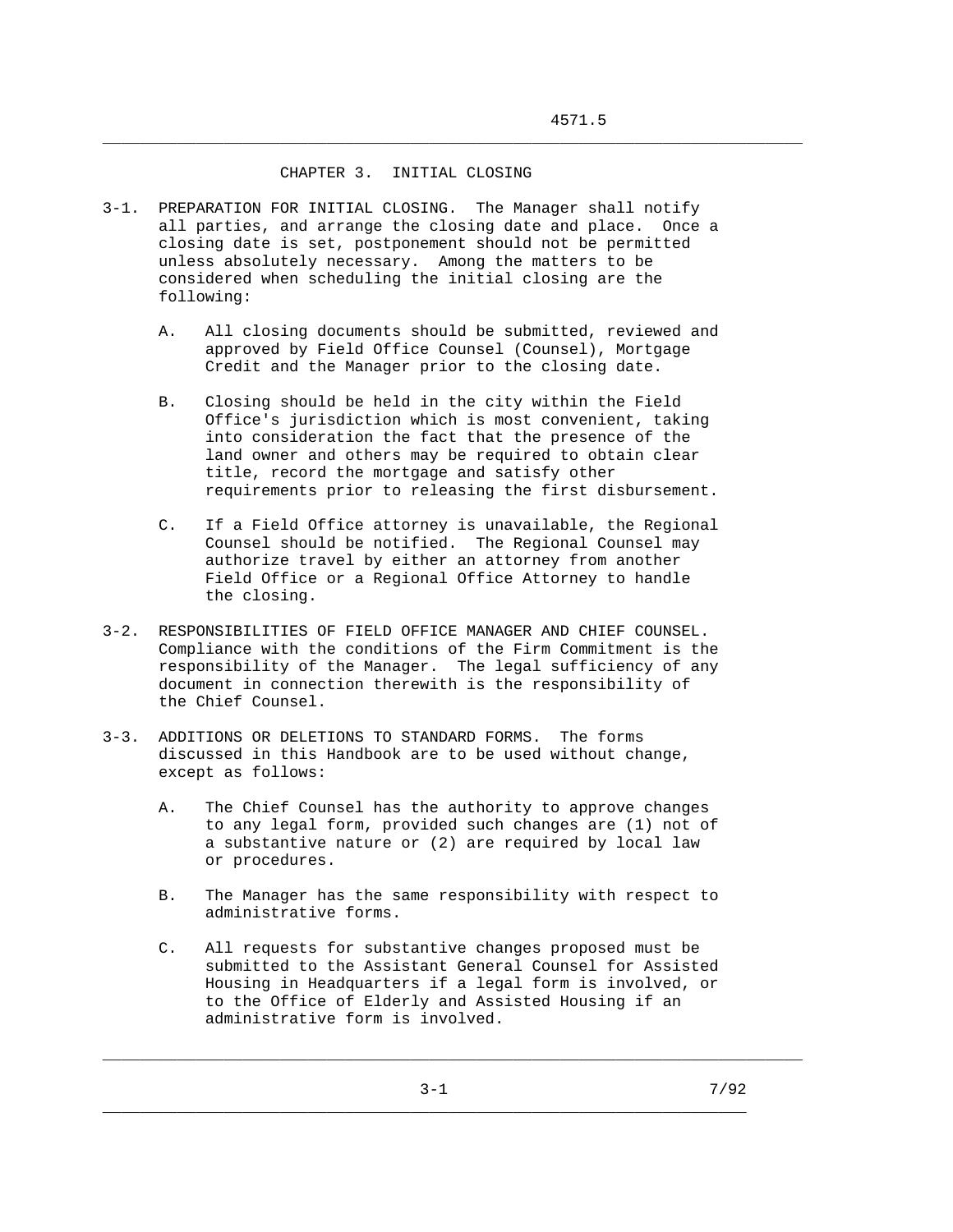D. The transmittal must include a written recommendation from the Chief Counsel (legal forms) or Manager (administrative forms) for such requests referred to Headquarters.

\_\_\_\_\_\_\_\_\_\_\_\_\_\_\_\_\_\_\_\_\_\_\_\_\_\_\_\_\_\_\_\_\_\_\_\_\_\_\_\_\_\_\_\_\_\_\_\_\_\_\_\_\_\_\_\_\_\_\_\_\_\_\_\_\_\_\_\_\_\_\_\_\_\_\_

- 3-4. DOCUMENTS REQUIRED AT INITIAL CLOSING. The documents generally required at initial closing are listed in Legal Requirements for Closing (Appendix 9) and are self-explanatory, except as discussed in the paragraphs below. Additional documents may be required because of special circumstances of an individual project.
	- NOTE: The Mortgage Note (Form HUD-93432-CA) maturity date shall be 40 years from the first of the month following the projected date of construction completion. The interest rate used shall be the same as the annual interest established under the formula sat forth in CFR Part 885.
- 3-5. TITLE POLICY. Title evidence responsibilities are divided between the Manager, who determines the acceptability of the title company, and the Counsel, who determines the acceptability of title. The Counsel must bring to the attention of the Manager any restrictions or covenants affecting the title. The Manager, in turn, must assure that the proposed project, when completed, will not violate the restrictions and covenants cited. If the Manager cannot clearly determine that a title exception does not affect adversely the value or marketability of the project, the matter must be referred with a recommendation to the Director, Office of Elderly and Assisted Housing, HMEE.
- 3-6. CONTROL OVER OWNER. The Owner must execute a Regulatory Agreement, Form HUD-92466-CA, and a Use Agreement, Form HUD-90163-CA.
- 3-7. CONSTRUCTION CONTRACT.
	- A. The Date. Unless prior written approval of a later date is obtained from the Director, Office of Elderly and Assisted Housing in Headquarters, the date to be inserted in Article 2 will not be later than a date which is derived by adding to the date of the contract the number of months specified on Line 52, Part G, of Form HUD-92664. If the Owner and the general contractor agree on an earlier date, such earlier date may be inserted.
	- B. The Manager is responsible for assuring that there has not been a change in the construction contract which affects the amount shown on Line 4 of Form HUD-92283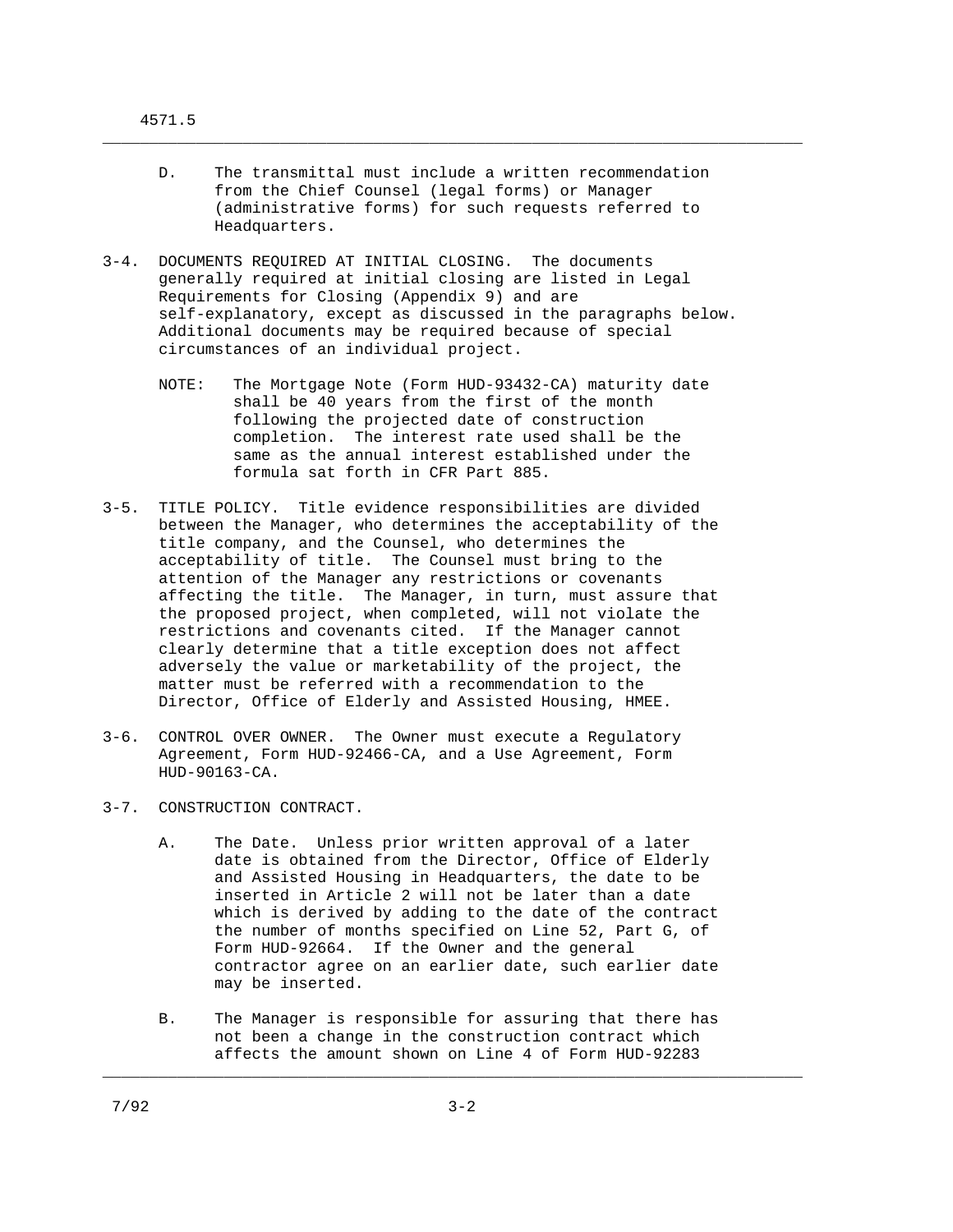and that the contract construction period does not exceed of the number of months shown on Line 52, Part G, Form HUD-92264.

\_\_\_\_\_\_\_\_\_\_\_\_\_\_\_\_\_\_\_\_\_\_\_\_\_\_\_\_\_\_\_\_\_\_\_\_\_\_\_\_\_\_\_\_\_\_\_\_\_\_\_\_\_\_\_\_\_\_\_\_\_\_\_\_\_\_\_\_\_\_\_\_\_\_\_

- C. An incentive payment provision may be included in the construction contract so that the general contractor may share the benefits of any savings in taxes and insurance as a result of completing the project earlier than the completion date specified in the construction contract. When the parties choose to use the incentive payments rider, the construction contract shall be modified in the manner specified in Form HUD-92443-CA, Construction Contract Incentive Payment.
- D. At initial closing, a copy of the Contractor's and/or Mortgagor's Cost Breakdown, Form HUD-2328, must be an exhibit attached to the contract.
- 3-8. MATERIALS STORED OFF-SITE. For instructions concerning the handling of capital advances disbursements for certain materials stored off-site, see Handbook 4430.1 and Subparagraph 4-1.B7 of this Handbook.
- 3-9. ASSURANCE OF COMPLETION. HUD standardized requirements set forth below, are minimum requirements imposed primarily for HUD's own protection. Nothing in these instructions shall be construed to limit or restrict the absolute right of the Owner to impose additional or stricter requirements, but the HUD requirements will not vary from the amounts prescribed below:
	- A. For all types of structures, Performance/Payment Bond (Dual Obligee), Form HUD-92452-CA, or a Performance Bond, Form FHA-2452, and Payment Bond, Form HUD-2452A (each in the amount of 100 percent of the construction cost) shall be provided.
	- B. In lieu of the performance-payment bond, a Completion Assurance Agreement shall be executed and the contractor must furnish a cash escrow equal to 25 percent of the construction cost to be held in an approved depository.
	- C. The amount of the bond or escrow shall be based on the construction cost (line 50, Form HUD-92264, less architects fees).
	- D. The Puerto Rico statute requires the use of separate wage payment guarantee in the form of a third bond form. The form customarily used in Puerto Rico by the surety industry will be acceptable.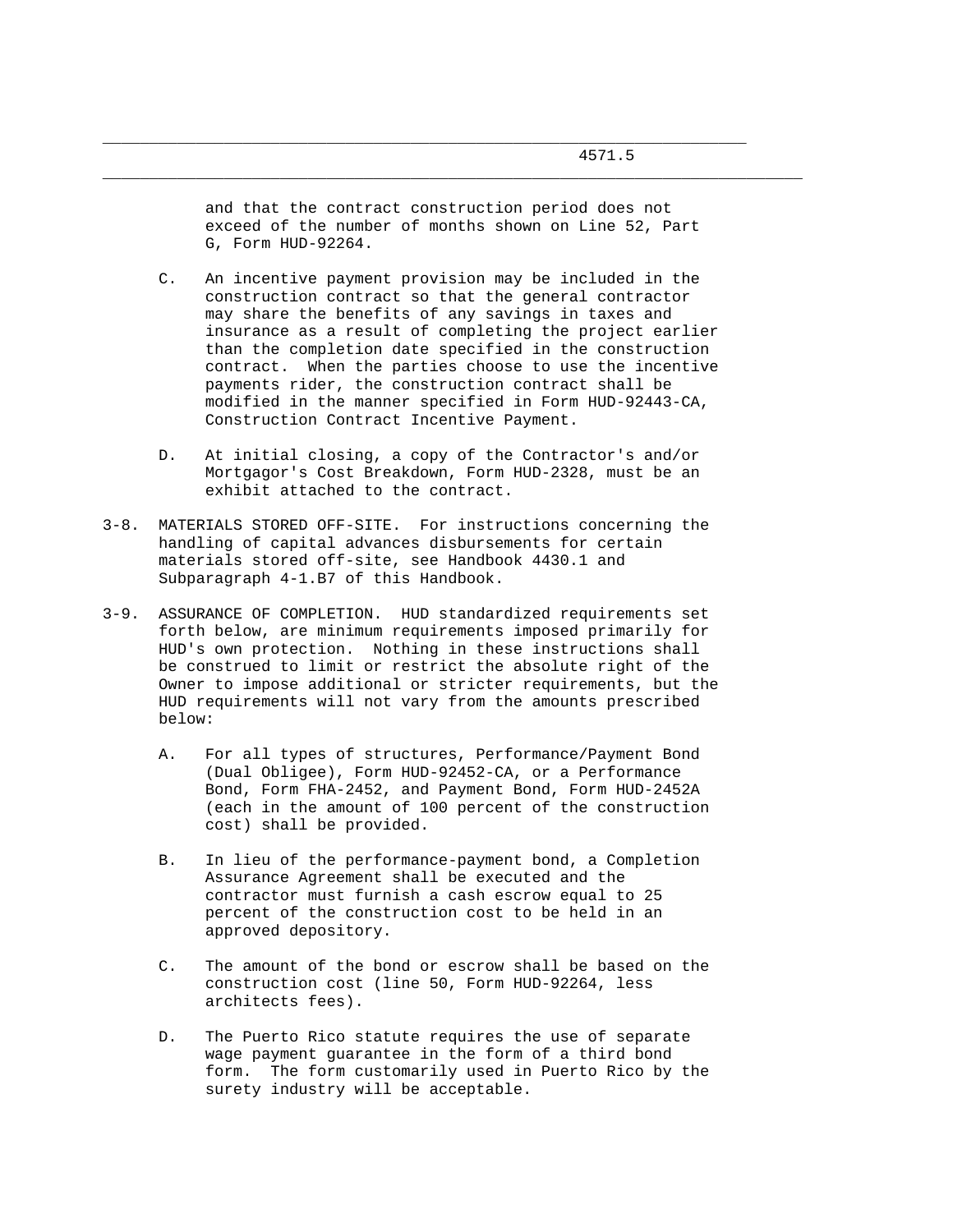\_\_\_\_\_\_\_\_\_\_\_\_\_\_\_\_\_\_\_\_\_\_\_\_\_\_\_\_\_\_\_\_\_\_\_\_\_\_\_\_\_\_\_\_\_\_\_\_\_\_\_\_\_\_\_\_\_\_\_\_\_\_\_\_\_

\_\_\_\_\_\_\_\_\_\_\_\_\_\_\_\_\_\_\_\_\_\_\_\_\_\_\_\_\_\_\_\_\_\_\_\_\_\_\_\_\_\_\_\_\_\_\_\_\_\_\_\_\_\_\_\_\_\_\_\_\_\_\_\_\_\_\_\_\_\_\_\_\_\_\_

4571.5

- 3-10. ACCEPTABLE SURETY AND AMOUNT OF BOND.
	- A. Acceptable Surety. Any surety on the accredited list of the U.S. Treasury (which is published annually in the Federal Register) is acceptable up to the surety's bonding limit.
	- B. Responsibilities of Chief Counsel and Managers. The Manager will determine the acceptability of the surety and the amount of the bond. The Chief Counsel shall determine the legal sufficiency and form of bond and that HUD is included as an obligee on the performance-payment bond or performance and payment bonds. The latter should also confirm with the surety firm the authority of the surety company's agent and the validity of the bond.
- 3-11. REQUIRED OFF-SITE IMPROVEMENTS.
	- A. Installation of required off-site facilities will be covered by Form HUD-90177-CA, Off-Site Bond (which is self-explanatory), or by Form HUD-90170-CA, Escrow Agreement of Off-Site Facilities. In the latter case, the cash escrow shall be established with the depository in an interest-bearing account (at the option of the owner) in an amount equal to the greater of the owner's or HUD's estimate of the off-site facilities cost. The original HUD-90170-CA shall be forwarded to the RAD for safekeeping until such time as advised by the Field Office as to its disposition. A copy shall be retained in the Field Office Docket.
	- B. Regardless of the form of assurance, the Manager will determine that it provides for completion and installation of the off-site facilities simultaneously with completion of improvements on the project site, without cost to, or assessment against, the Owner.
- 3-12. PROPERTY INSURANCE REQUIREMENTS. At the initial closing the Manager will verify that the required insurance coverage has been obtained in accordance with the Property Insurance Requirements, Form HUD-90164-CA, and Form HUD-92329, Property Insurance Schedule. The Counsel shall confirm with the surety firm as to the authority of the surety company's agent and the validity of the fidelity bond. Subsequently, certified duplicate copies of all required insurance policies and the fidelity bond shall be forwarded to Management Branch, Office of Elderly and Assisted Housing, HMEEM.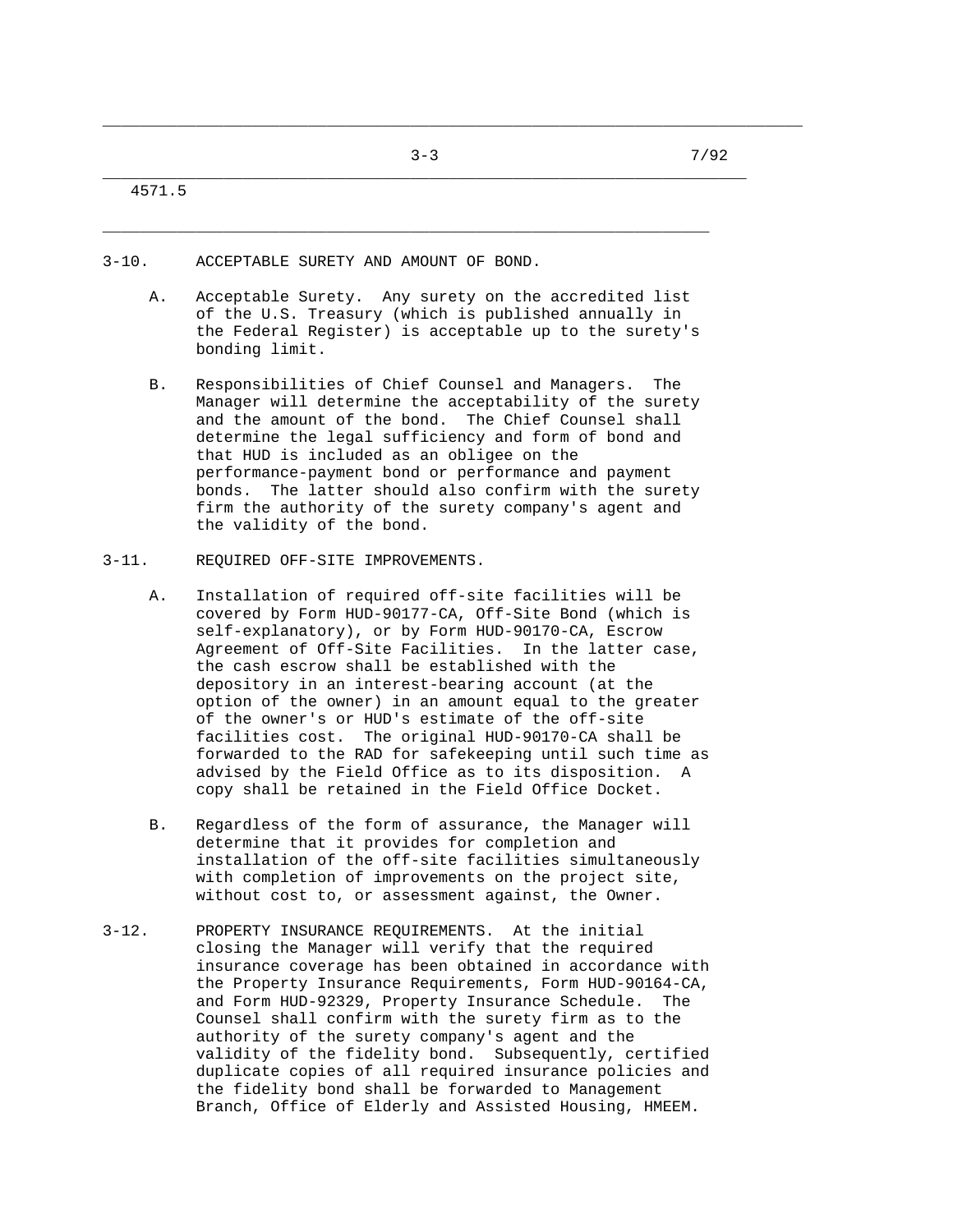The Form HUD-92329 and HUD-92664, Rental Housing Project Income Analysis and Appraisal (Firm Commitment

7/92

 $3-4$ 

\_\_\_\_\_\_\_\_\_\_\_\_\_\_\_\_\_\_\_\_\_\_\_\_\_\_\_\_\_\_\_\_\_\_\_\_\_\_\_\_\_\_\_\_\_\_\_\_\_\_\_\_\_\_\_\_\_\_\_\_\_\_\_\_\_

4571.5

 Processing) for the project shall also be included in the transmittal. The Management Branch will examine the policies for adequacy and compliance with the required insurance coverage, approve and retain the policies. The Management Branch shall maintain an expiration date file for all policies and fidelity bonds and all renewal policies and bonds shall be forwarded directly to the Branch in Headquarters.

\_\_\_\_\_\_\_\_\_\_\_\_\_\_\_\_\_\_\_\_\_\_\_\_\_\_\_\_\_\_\_\_\_\_\_\_\_\_\_\_\_\_\_\_\_\_\_\_\_\_\_\_\_\_\_\_\_\_\_\_\_\_\_\_\_\_\_\_\_

- NOTE: On the Form HUD-92329, for any building containing a boiler, a notation shall be made stating whether it is a steam boiler or a hot water heating boiler (see Handbook 4480.1, Multifamily Underwriting Reports and Forms Catalog.
- 3-13. LEASEHOLDS. To be acceptable, the lease must conform to the wording of the Lease Addendum (Appendix 14). The terms of the lease addendum may be varied to conform to the law of the jurisdiction in which the project is located, but such changes must be approved by the Chief Counsel. Any other changes must have been approved by the Director, office of Elderly and Assisted Housing, HME.
- 3-14. REQUIRED MINIMUM CAPITAL INVESTMENT. See Handbook 4571.3 for HUD's policy relative to the Minimum Capital Investment (MCI).
	- A. Prior to initial closing, the owner must establish an escrow account with a banking institution acceptable to HUD. At the option of the Owner, the escrow may be established in an interest-bearing account, with the interest accruing to the Owner. Letters of credit are not acceptable. At the initial closing, the Owner must present evidence in the form of a letter from a bank officer that the required amount has been deposited for the period specified above and that such funds, including interest, may not be withdrawn without prior HUD approval. After initial rent-up and any vacancy payments are utilized, HUD will require the owner to use the MCI and any accrued interest to off-set any operating deficits.
	- B. The Owner may request the Field Office Manager to hold all or a portion of its land draw as undisbursed funds until final closing. Under this option, Mortgage Credit shall enter such amount to be withheld from the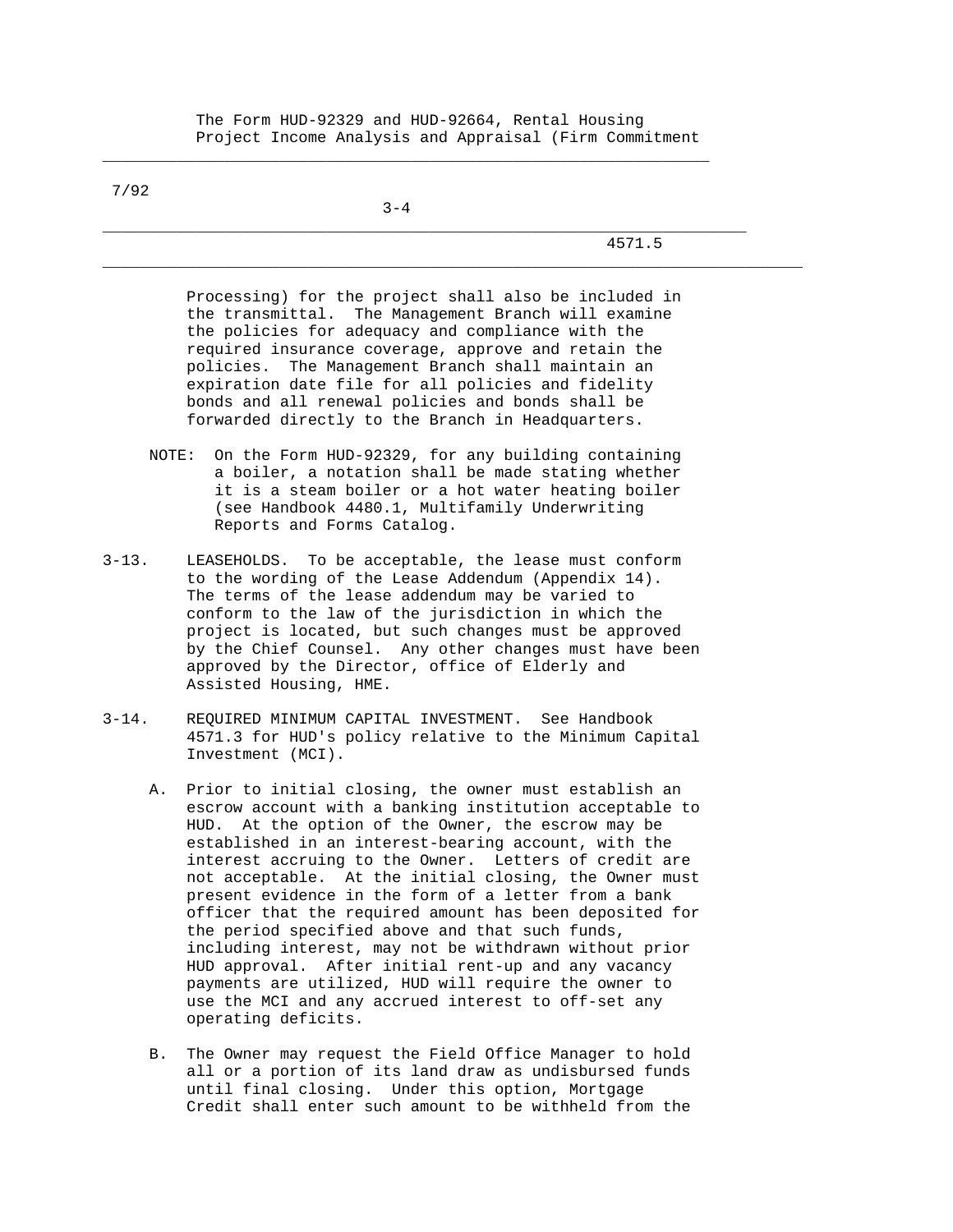land draw on Form HUD-92451, Financial Record of Mortgage Loan Transaction, and designate it as "Not Available During Construction." At initial occupancy, the Owner shall submit a requisition and place in

|        | $3 - 5$ | 7/92 |
|--------|---------|------|
| 4571.5 |         |      |

\_\_\_\_\_\_\_\_\_\_\_\_\_\_\_\_\_\_\_\_\_\_\_\_\_\_\_\_\_\_\_\_\_\_\_\_\_\_\_\_\_\_\_\_\_\_\_\_\_\_\_\_\_\_\_\_\_\_\_\_\_\_\_\_\_\_\_\_\_\_\_\_\_\_\_

 escrow with a local banking institution the portion of the land draw which was originally designated for the MCI.

- NOTE: If the project involves substantial rehabilitation and the rehabilitation is being done on a phased basis with some occupancy occurring immediately or scheduled to occur within less than two-thirds of the construction period, the Manager shall extend the escrow period, as deemed necessary.
- 3-15. COLLATERAL AGREEMENTS. If any collateral agreements are necessary with respect to any unusual conditions encountered at initial closing, executed duplicate copies of any documents in connection therewith must be submitted by the owner. The Counsel shall determine the acceptability of any collateral agreements prior to disbursing any capital advance funds.
- 3-16. OWNER'S ATTORNEY'S CLOSING OPINION. At closing, the Owner's attorney must submit a comprehensive opinion, using HUD-90166-CA, Owner's Attorney's Closing Opinion, addressed to HUD, as to the legality and adequacy of the contractual instruments.
- 3-17. FIDELITY BOND DURING CONSTRUCTION PERIOD.
	- A. Basic Requirement. The Owner shall purchase a Blanket Fidelity Bond covering all officials and employees based upon an amount equal to the average anticipated disbursements of capital advance funds during the construction period. The minimum limit shall be determined by dividing the total mortgage amount by the estimated number of months in the construction period plus 2 and rounding the quotient to the nearest \$50,000, not to exceed \$500.000.
	- B. Exceptions. Projects using modular components and projects for which the average disbursements are expected to exceed \$500,000 shall establish an escrow with a title company to handle all disbursements during the course of construction. In such cases, no fidelity bond is required for the owner until the project is in initial occupancy. Funds normally in the loan to cover